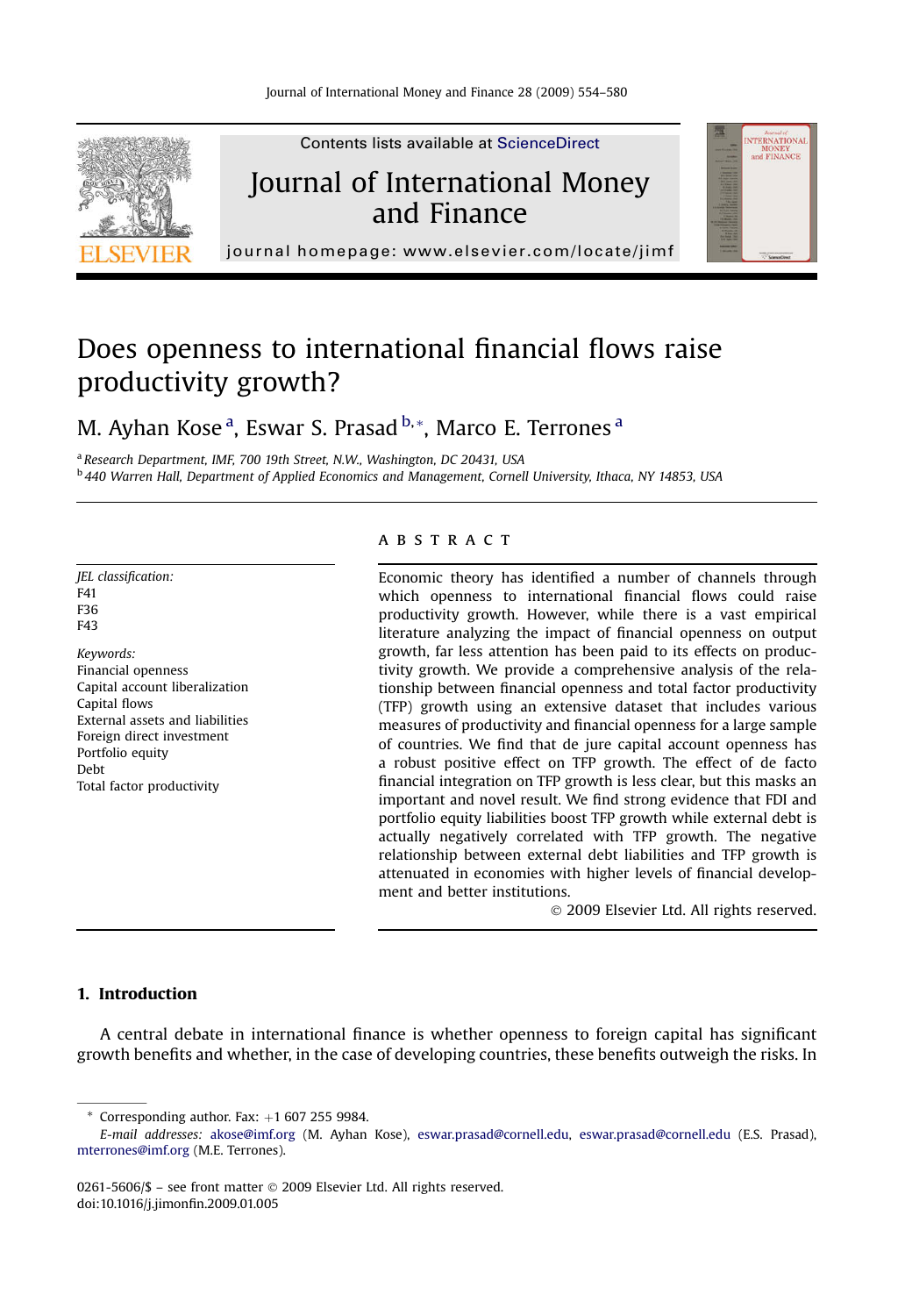theory, there are a number of direct and indirect channels through which financial openness should increase economic growth. Yet there is little robust empirical evidence of a causal link between financial openness and economic growth. This is not for want of effort – a number of empirical studies have attempted to systematically examine whether financial openness contributes to growth using various approaches. The majority of these studies, however, tend to find no effect or at best a mixed effect for developing countries (see [Kose et al., in press,](#page--1-0) for an extensive survey).

The failure of most empirical studies to detect these presumed growth benefits has been used as ammunition by the critics of financial globalization who view unfettered capital flows as a serious impediment to global financial stability (e.g., [Rodrik, 1998; Bhagwati, 1998; Stiglitz, 2004](#page--1-0)). By contrast, proponents of financial globalization argue that increased openness to capital flows has, by and large, proven essential for countries aiming to upgrade from lower to middle income status, while also enhancing stability among industrialized countries (e.g., [Fischer, 1998; Summers, 2000](#page--1-0)). This is clearly a matter of considerable policy relevance, especially with major emerging market economies like China and India opening up their capital accounts and even a number of low-income countries experiencing large cross-border financial flows.

This paper attempts to change the direction of this debate by focusing on the impact of financial openness on productivity growth, rather than output growth. Why does financial openness have the potential to enhance aggregate efficiency and, by extension, total factor productivity (TFP) growth? Recent studies suggest that there are many channels through which financial openness can have a positive impact on productivity growth. For example, [Kose et al. \(in press\)](#page--1-0) identify a set of indirect benefits of financial openness and argue that these could have a positive impact on TFP growth because they lead to more efficient resource allocation (also see [Mishkin, 2006\)](#page--1-0). These indirect ''collateral'' benefits could include development of the domestic financial sector, improvements in institutions (defined broadly to include governance, the rule of law, etc.), better macroeconomic policies, etc., all of which could result in higher growth through gains in allocative efficiency. Moreover, an earlier literature has argued that certain types of capital flows such as foreign direct investment (FDI) can yield productivity gains in recipient countries directly through transfers of technology and managerial expertise.

The nature of the relationship between financial openness and TFP growth has important welfare implications, especially in light of the recent literature emphasizing the role of TFP growth as the main driver of long-term per capita income growth. Although the earlier literature argued that factor accumulation is the key determinant of economic growth, a consensus is building that TFP growth is far more important than factor accumulation (Hall and Jones,  $1999$ ).<sup>1</sup>

In parallel to this shift in the broader growth literature, the classical notion that capital mobility allows capital-poor countries to grow faster by relaxing the constraints on domestic investment has also been challenged. [Gourinchas and Jeanne \(2006\)](#page--1-0) argue that capital controls constitute only a transitory distortion since even a financially closed economy can eventually accumulate capital domestically and so the distortion vanishes over time. Hence, viewing the benefits of financial openness as being equivalent to a permanent reduction in this distortion may be an overstatement of the benefits. In other words, the direct welfare or growth gains from capital mobility are likely to be small. Instead, the theory implies that the benefits from financial openness should be reflected in TFP growth.

In this paper, we provide a comprehensive analysis of the relationship between financial openness and productivity growth using an extensive dataset that includes various measures of productivity and financial openness for a large number of developed and developing countries. We distinguish between de jure capital account openness—the absence of restrictions on capital account transactions—and de facto financial integration, which we measure by stocks of foreign assets and liabilities relative to GDP. We find that economies with more open capital accounts generally have higher TFP growth. More

<sup>1</sup> Also see [Easterly and Levine \(2001\), Klenow and Rodriguez-Clare \(2005\)](#page--1-0) and [Parente and Prescott \(2005\).](#page--1-0) [Jones and Olken](#page--1-0) [\(2008\)](#page--1-0) present evidence that TFP growth fluctuations constitute the primary determinant of not just long-term but also short-term growth. [Bosworth and Collins \(2003\)](#page--1-0), by contrast, argue that previous studies over-estimate the importance of TFP growth; they argue that factor accumulation and TFP growth are about equally important, even for long-run growth. [Caselli](#page--1-0) [\(2005\)](#page--1-0) contends that factor accumulation cannot explain observed differences in growth across countries but that this may simply reflect problems in measurement of factors and how they enter the production function.